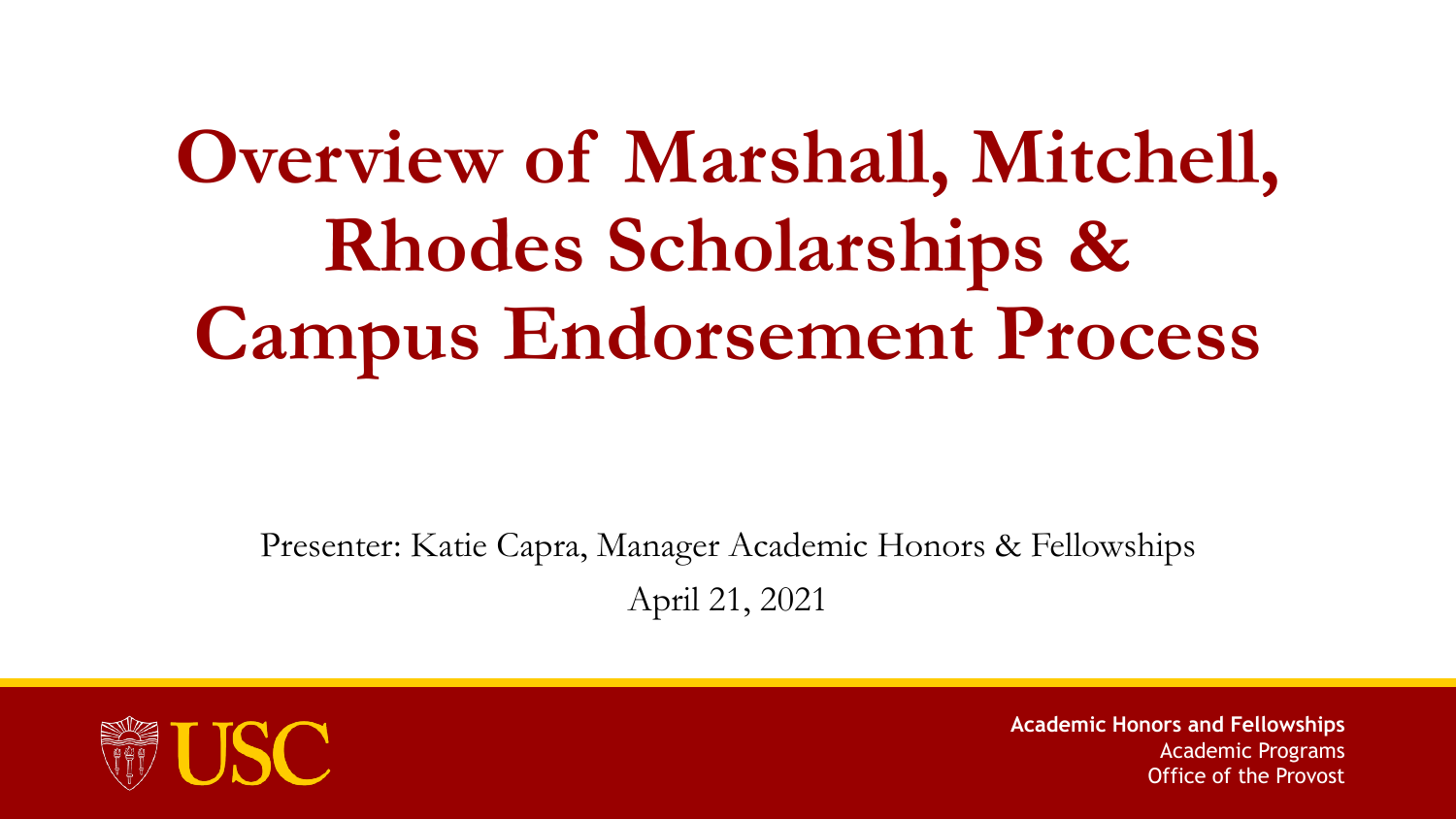## Presentation Overview

- What are the Marshall, Mitchell, and Rhodes Scholarships?
- Basic Criterion
- Campus Endorsement Application Components
- Essay Descriptions
- Campus Endorsement Process
- Next Steps & Other Fellowships to Consider
- Questions



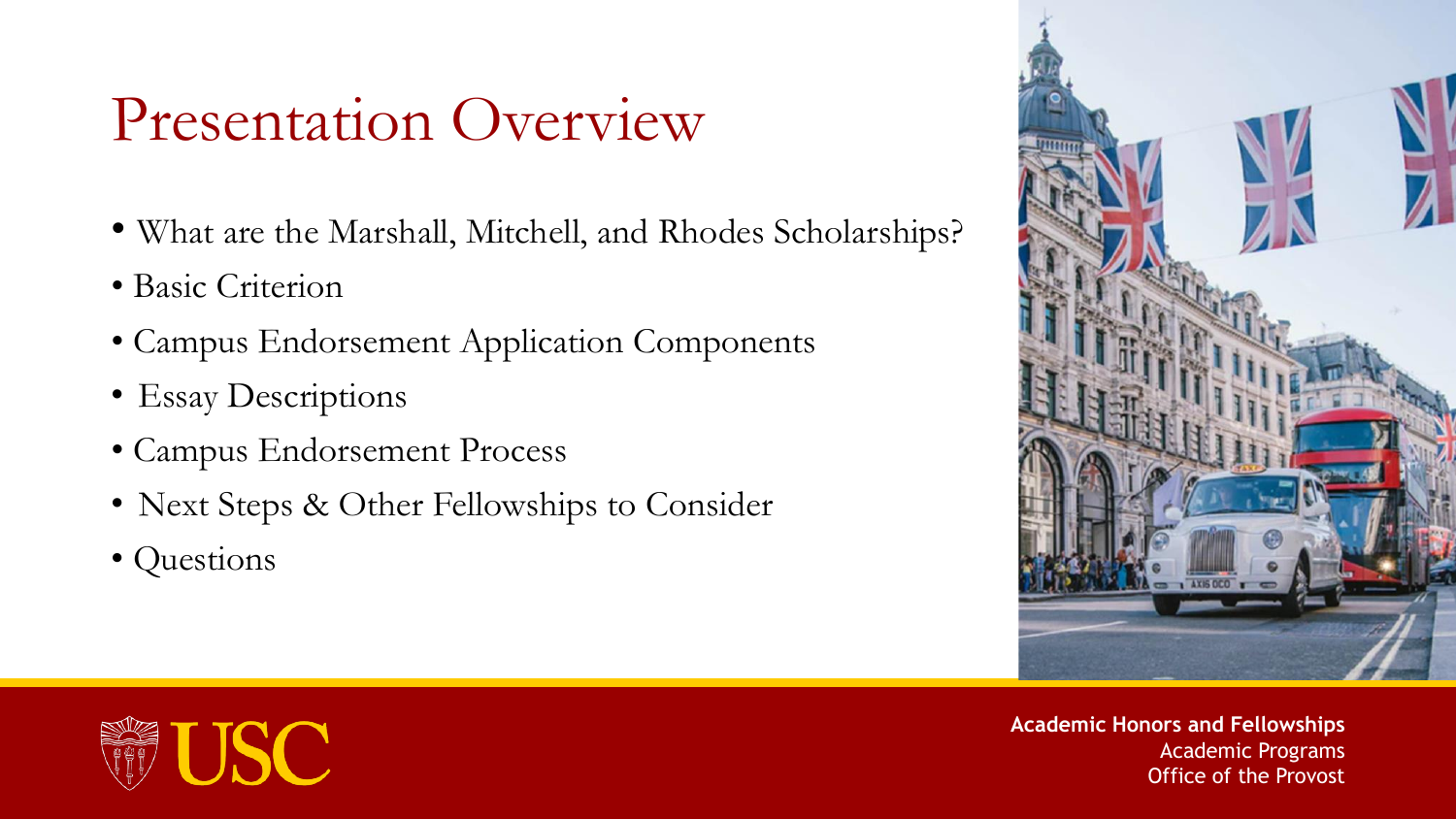## Common Myths:

- Provides a gap year and/or a chance to "figure out" what you want to do next
- You need a perfect GPA
- You must have done a thousand things while at USC
- You must be seeking a PhD; you must be interested in only certain career paths (federal service, policy, etc.)
- Strictly merit based
- Preference for certain fields of study
- Study abroad (or a chance to go back to the UK or Ireland)
- It's easy to get admitted into international graduate programs; they are less meritorious than US graduate programs



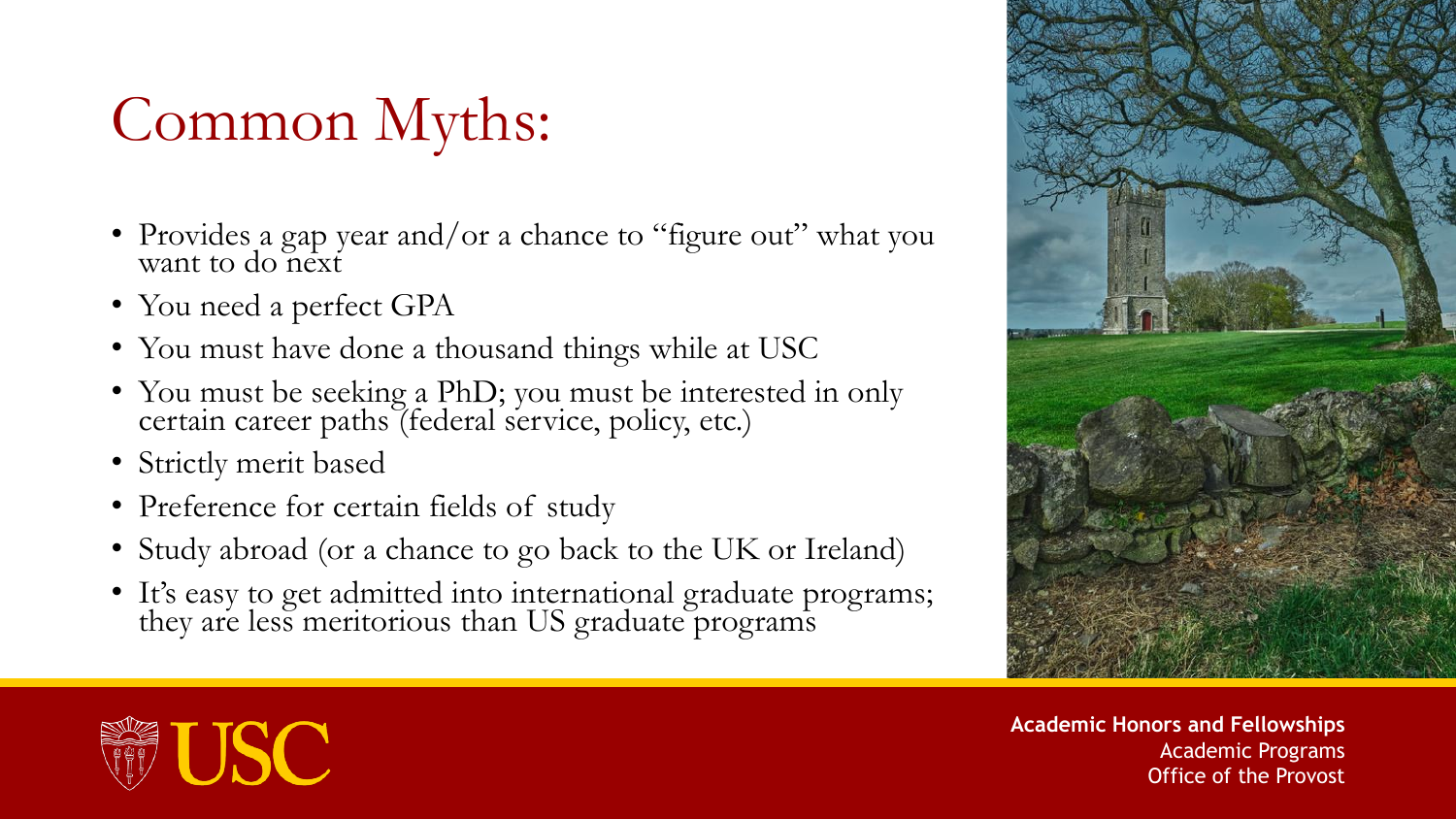## Common Truths:

- Funds 1 (Mitchell) or 2 (Rhodes, Marshall) years of intensive graduate study in the UK or Ireland
- To be eligible, candidates must meet both the basic- and mission-driven eligibility
- Expects candidates to have substantive evidence of academic excellence (research, advanced coursework), leadership and/or public service, experiences that originate with academic commitments
- Open to all disciplines
- Expect candidates to be seeking degrees from program/institutions that are *an ideal fit* (not just Oxford for Oxford's sake)
- Are futurist
- Expect candidates to have a driving mission, motivation, and vision for the future and how they are going to make meaningful, lasting change globally

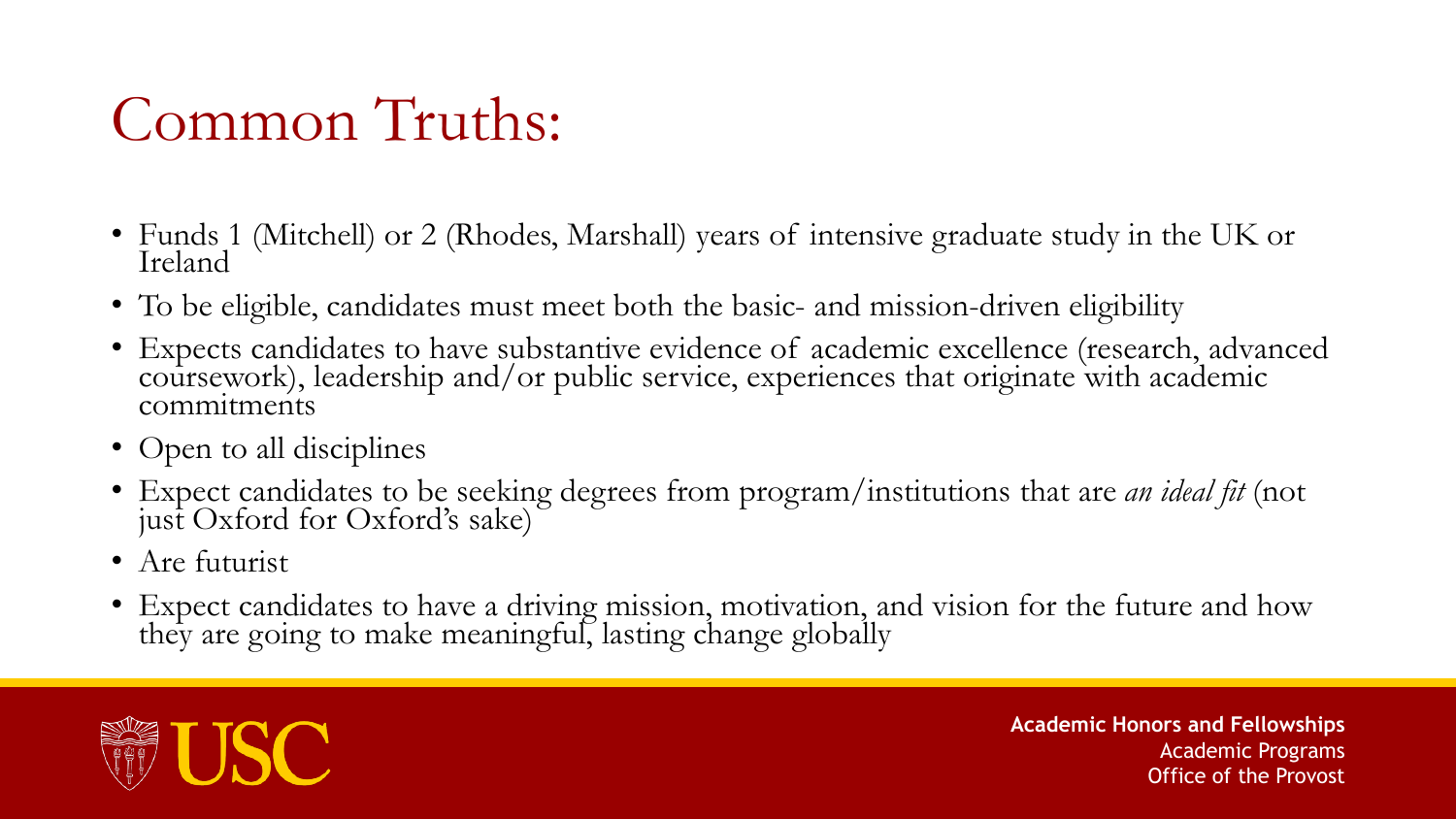## Marshall Scholarship:



- **Marshall Scholarships** support US citizens of high ability for a two year+ post-graduate degree experience in the United Kingdom.
- Up to 48 Scholars are selected each year to study at graduate level at any UK institution, including Northern Ireland, in any field of study, fully funded for two years+.
- Degrees can be taken at two different institutions.
- As future leaders, with a lasting understanding of British society, Marshall Scholars strengthen the enduring relationship between the British and American citizens, their governments and their institutions.
- Preference given to candidates *not applying* to Oxford, Cambridge, Kings, University College London (UCL), LSE.
- Program website: http://www.marshallscholarship.org/

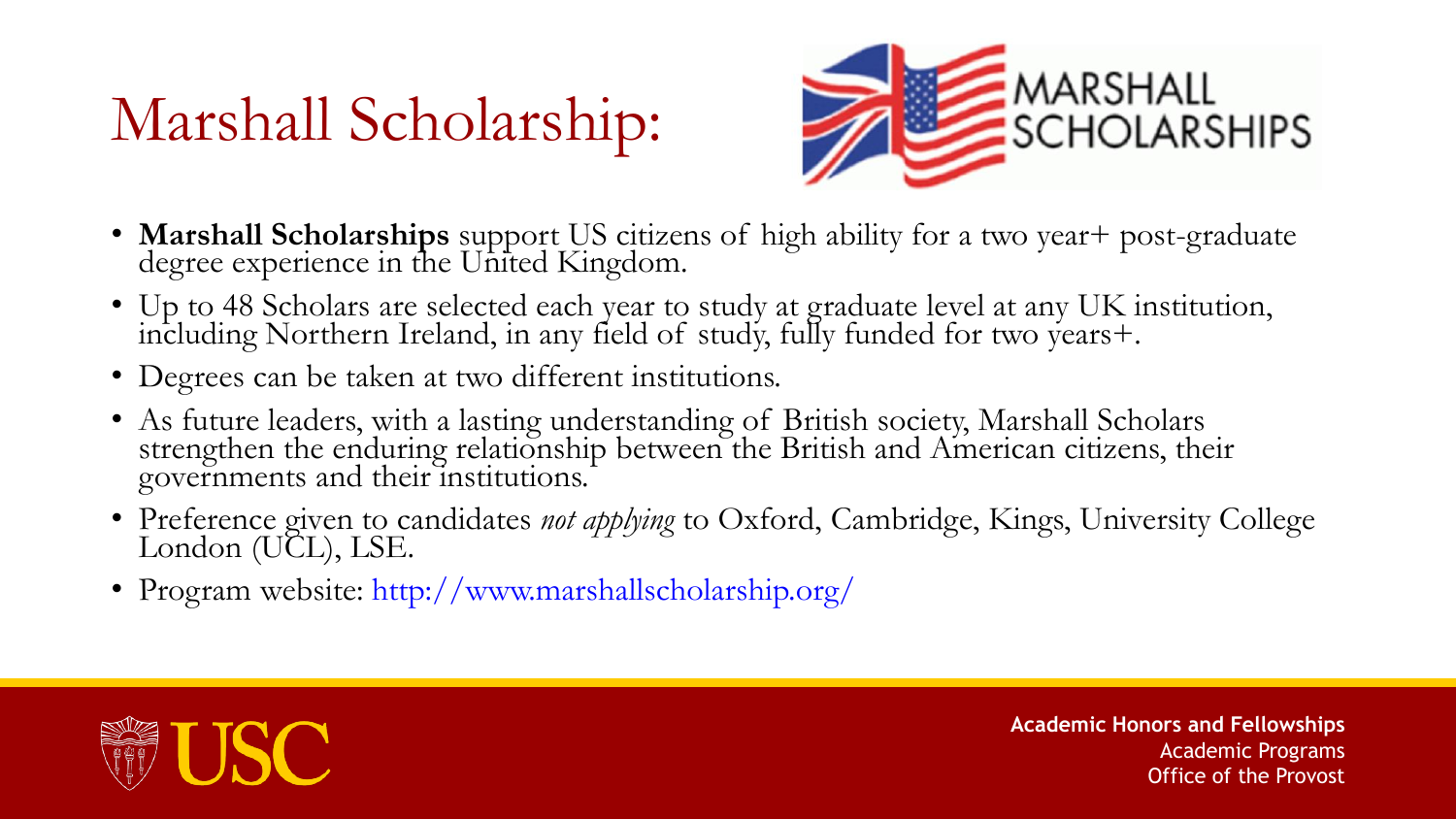## Mitchell Scholarship:



- The **Mitchell Scholars Program**, named in honor of former US Senator George Mitchell's pivotal contribution to the Northern Ireland peace process; originally conceived of as a peace and reconciliation program; now open to all disciplines but with the expectation that Mitchell Scholars are committed to broader, public service concerns (national, international).
- Designed to introduce and connect generations of future American leaders to Ireland, while recognizing and fostering intellectual achievement, leadership, and a commitment to community and public service.
- Up to 12 US citizens to undertake a fully-funded one-year master's program in Ireland.
- Program website: https://www.us-irelandalliance.org/mitchellscholarship

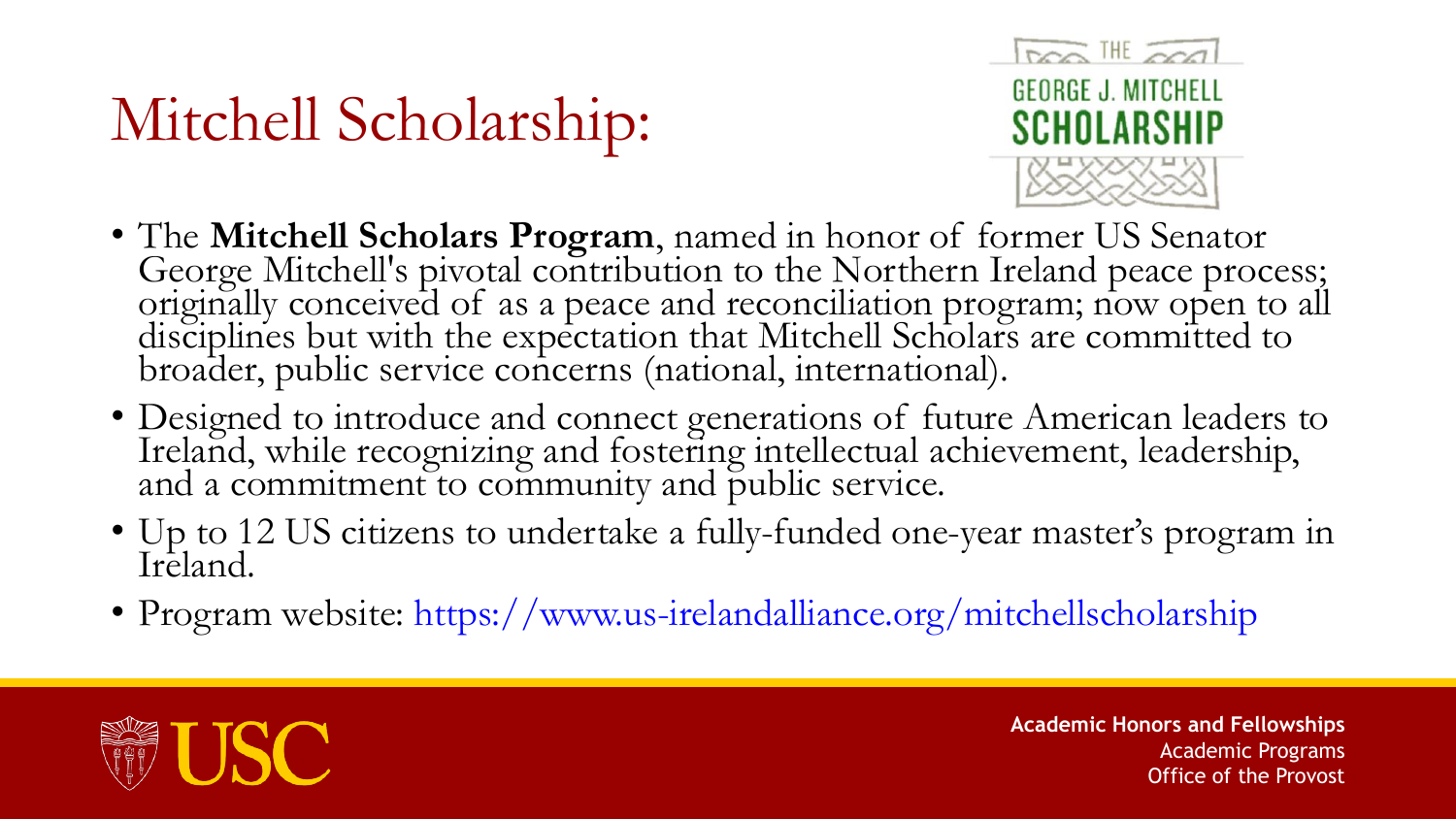## Rhodes Scholarship:



- **Rhodes Scholars** are chosen not only for their outstanding scholarly achievements, but for their character, commitment to others and to the common good, and for their potential for leadership in whatever domains their careers may lead.
- The Rhodes Trust provides full financial support for 32 US Rhodes Scholars to pursue a postgraduate degree or degrees at the University of Oxford and a number of international Rhodes Scholarships, including the Global Rhodes.
- Students from a range of countries besides the United States are also eligible to apply for the Rhodes Scholarship - please visit the Rhodes House site for an up-to-date list of eligible countries.
- Program website: **http://www.rhodesscholar.org/**

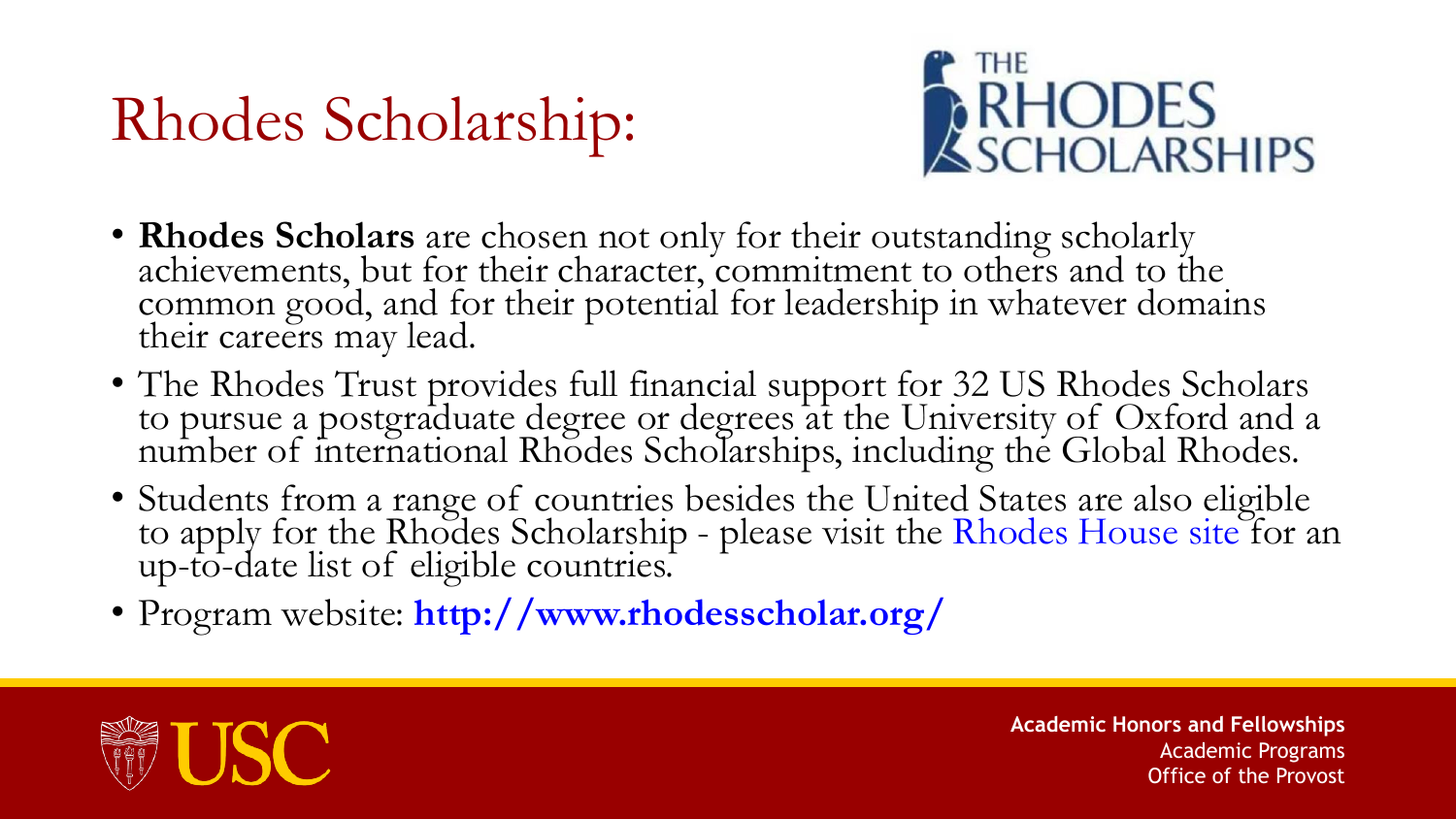## Basic Criterion (all three programs):

- Be a third- or fourth-year at USC; or recent alumni (age restrictions apply)
- *Demonstrate* a high esteem for scholarship: evidenced by high academic achievement (3.7+ cumulative GPA), research or other scholarly activities that provide a case for success in chosen graduate degree program;
- **Evidence of significant leadership** and future leadership potential;
- **Evidence of commitment to civic engagement** through **significant** co- and extra-curricular (offcampus) involvement, public service, activities that prove you are **ambitious for others**;
- Able to present a compelling and well-constructed **case for their academic program** of choice in the UK;
- Able to **articulate their personal goals and a clear vision for their academic and professional future**, as well as how they will be a "change agent" or "fight the world's fight"; evidence of agency and an understanding of power structures
- Be able to **secure three to eight in-depth letters of recommendation**

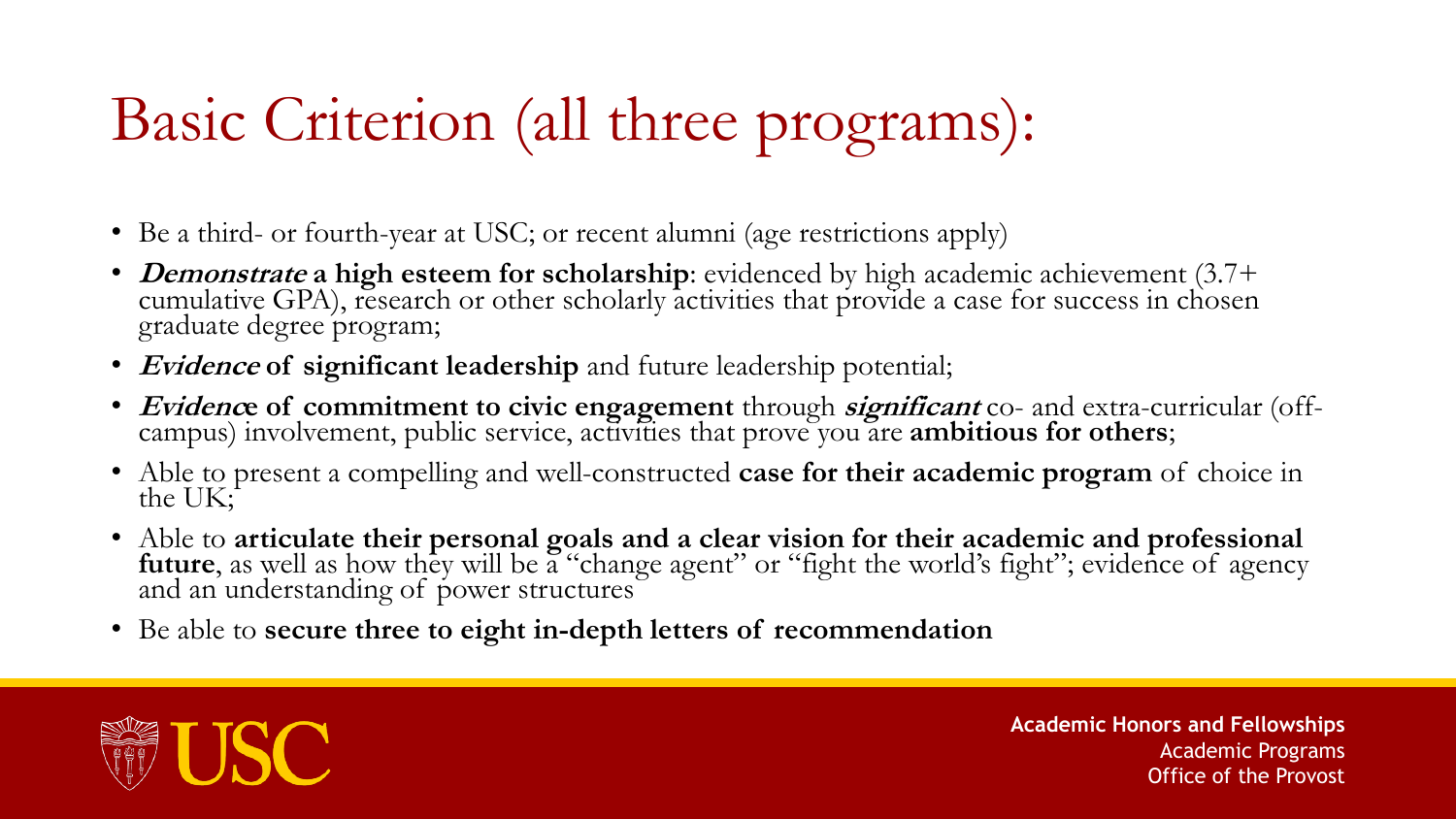## Mission Driven Criterion:

- **Marshall:** seeks candidates who *exhibit* academic preparation, leadership and ambassadorial potential. Assessment questions include: Has the applicant *demonstrated*  courage of conviction, persistence, and determination in the pursuit of his or her goals? **Is there evidence of a strong desire to contribute to society**?
- **Mitchell:** Applicants are judged on three criteria: **scholarship, leadership, and a sustained commitment to community and public service**.
- **Rhodes:** *Proven* intellectual and academic achievement of a high standard is the first quality required of applicants, but applicants will also be *required to show* **integrity of character, interest in and respect for their fellow beings, the ability to lead, and the energy to use their talents to the full**.

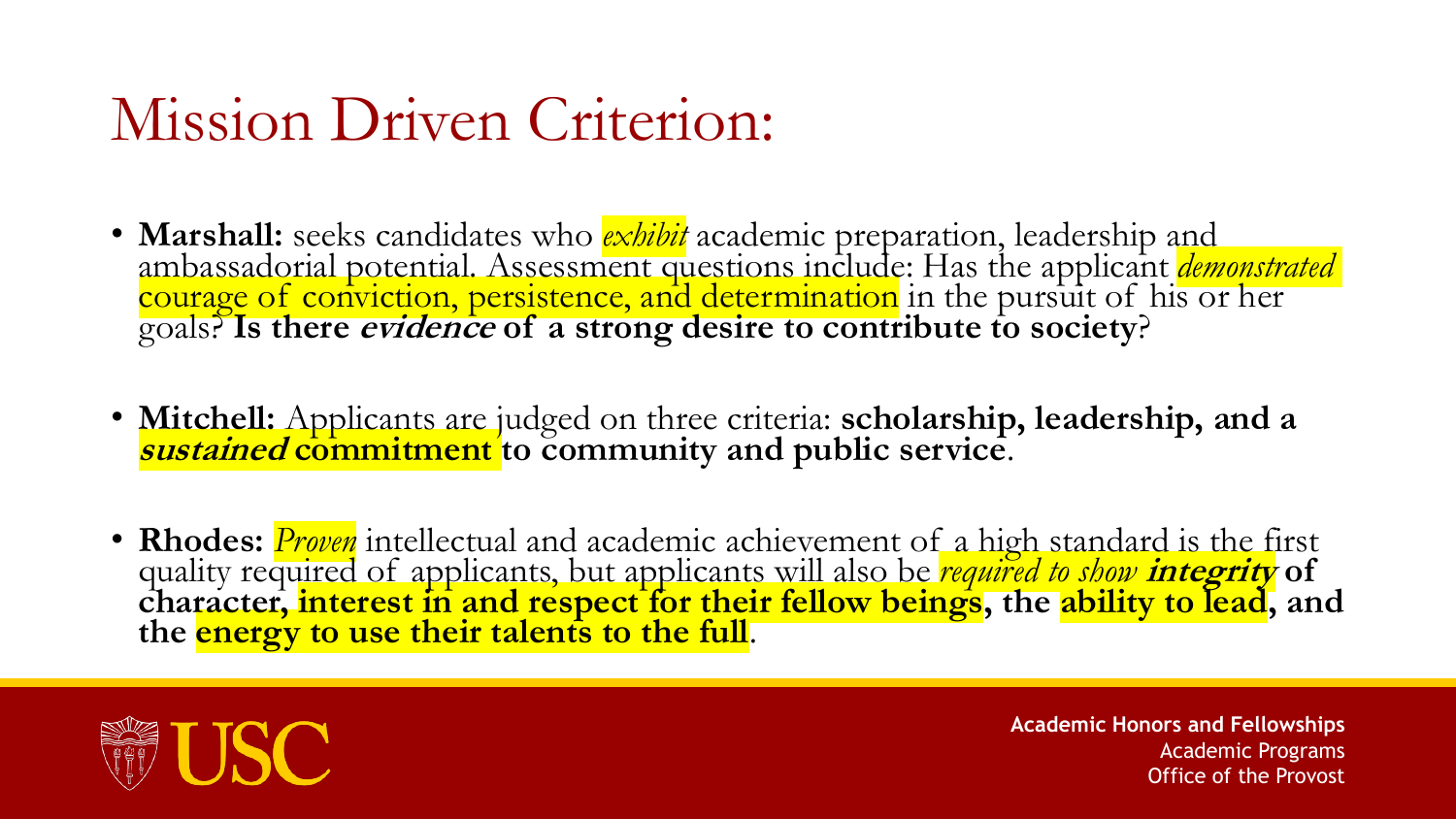## The four "A"s o the MMR:

- **A**cademic excellence
- **Altruism** (ambition for others)
- **A**gency (you have set your course; turned challenge into opportunity)
- **A** vision for a better future (for all)

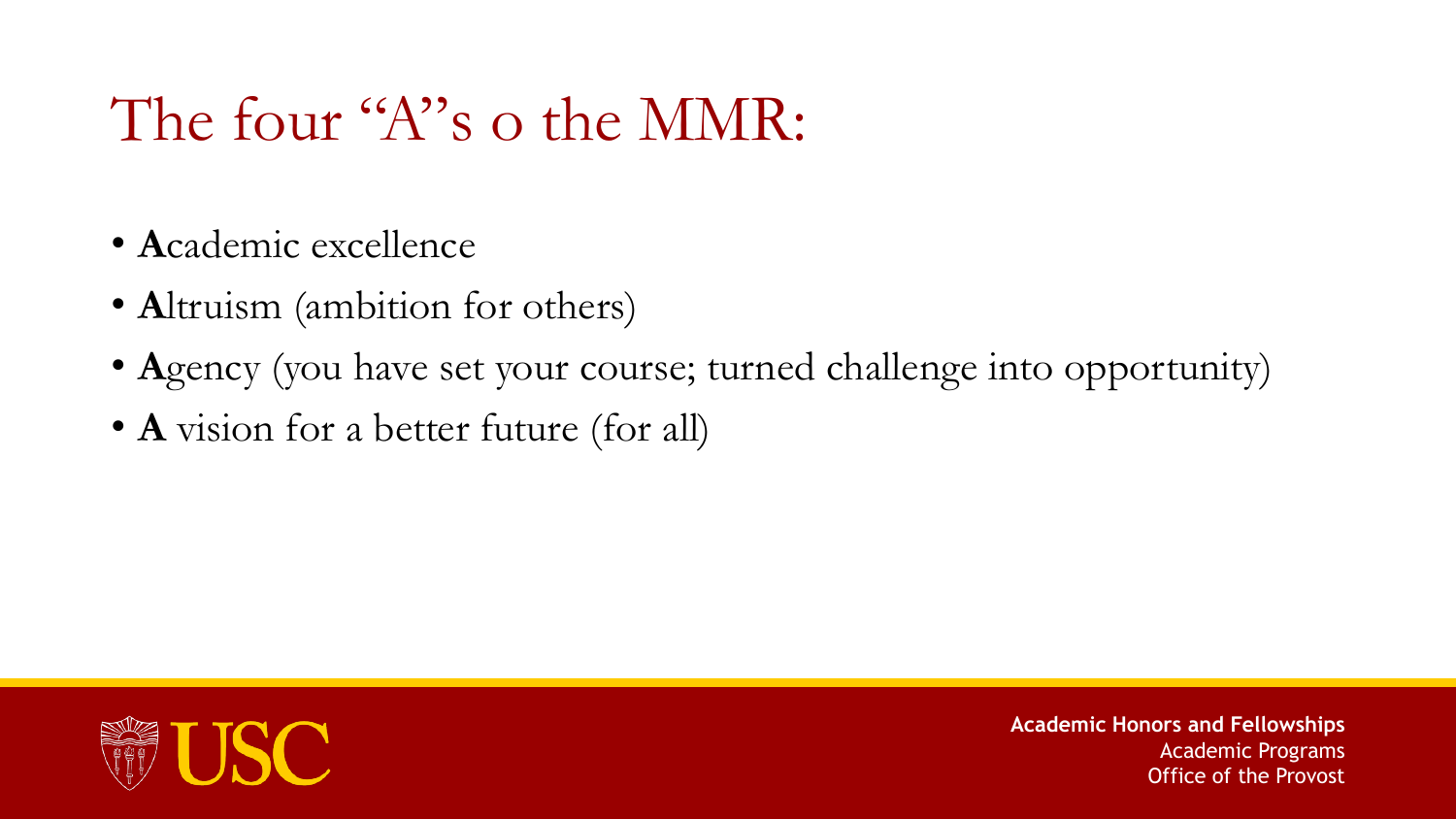### USC Campus Endorsement Application Components:

- Online application (due June 1, 2021)
- Motivation statement
- 9 short essays: leadership; meaningful service; ambassadorial potential; relevant course-work; case for postgraduate program(s); societal problem to address; proposed future plans
- A comprehensive resume or curriculum vitae (CV)
- Three letters of recommendation submitted by the campus deadline;
- The names of one to five additional recommenders (Mitchell & Rhodes only)
- Unofficial transcript (3.7 overall GPA)

*You only complete ONE campus endorsement application and interview; institution endorsement is for 1-all 3 awards.*

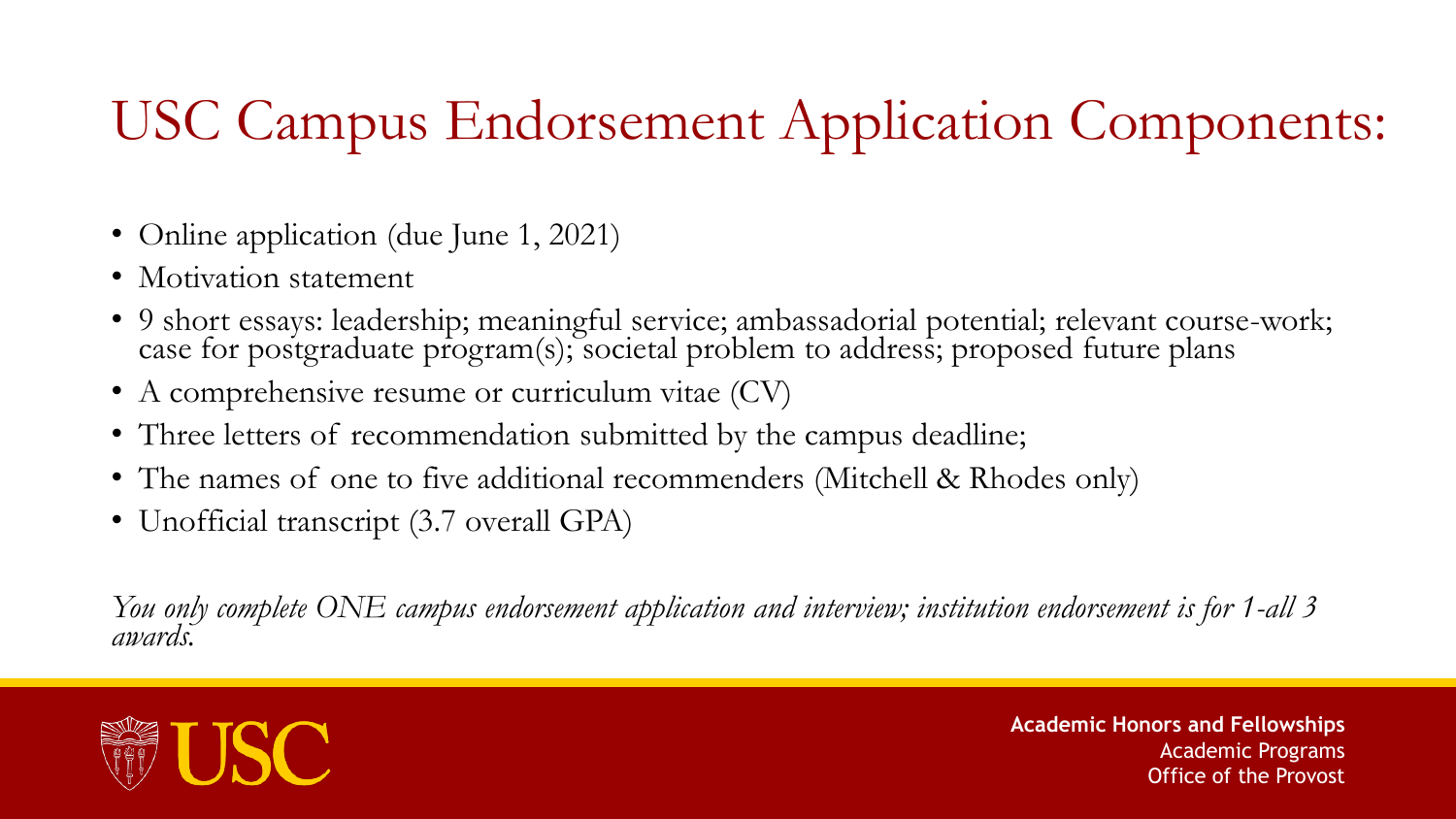### Letters of Recommendation:

#### **Campus Endorsement:** 3 total letters

• 2 academic letters; 1 who can testify to your leadership through service, etc.

#### **National Competitions:**

**Marshall:** 3 total letters; 2 should be academic; 1 who can testify to your leadership, service and/or ambition for others

**Mitchell:** 4 total letters; at least 2 should be academic; 2 should testify to your leadership, service and/or professional training

**Rhodes:** 8 total letters; 5 should be academic; 3 should testify to your leadership, service and/or ambition for others (character)

Academic letters  $=$  from teaching or research faculty (any rank/any institution); no post-docs or graduate students.

No letters from advisors of any type (career, academic, etc.), peers, or professionals who do not know you well.

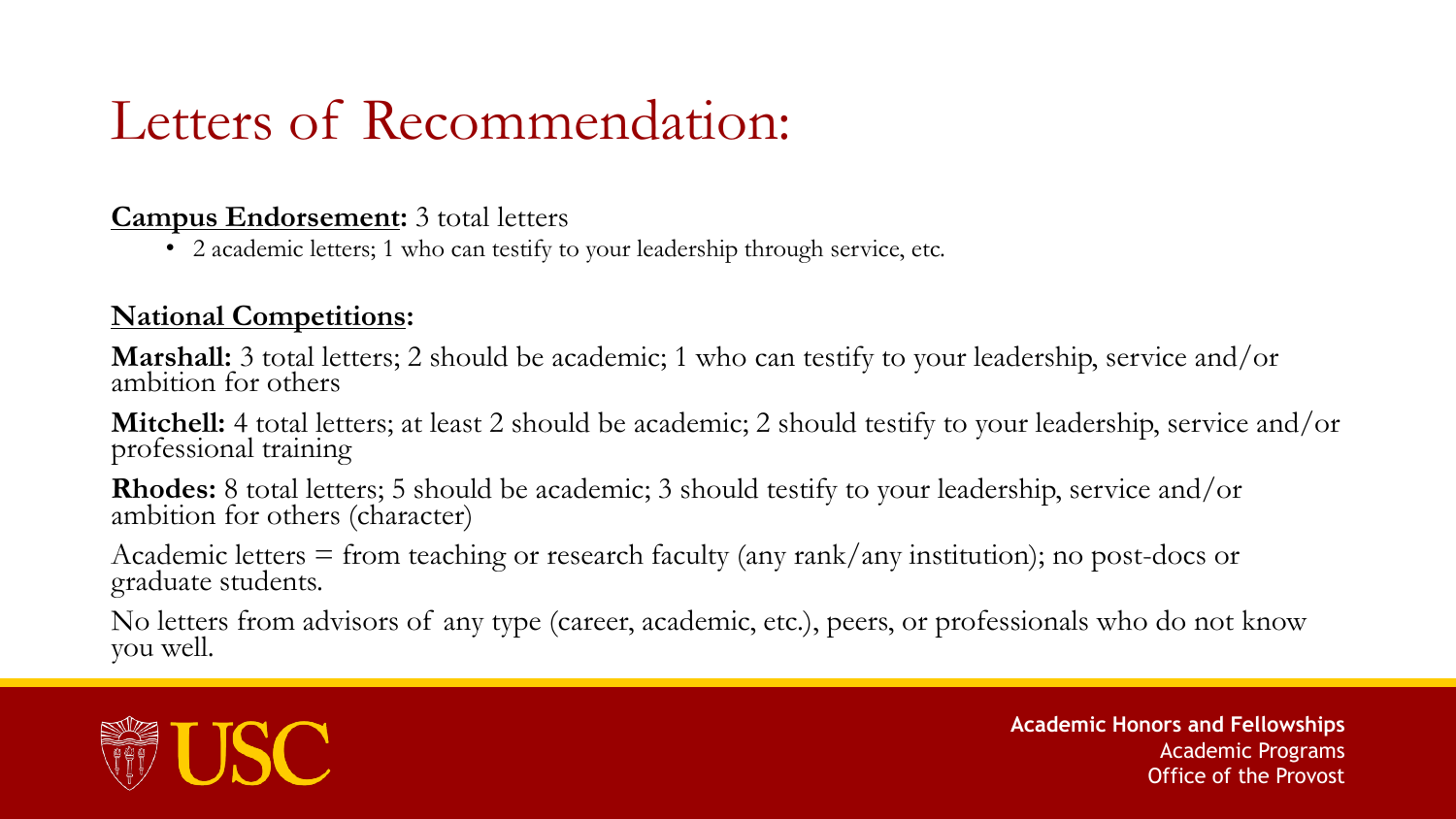### Motivation Statement (aka Personal Statement):

A 750-word narrative that clearly articulates your motivations as they relate to the needs of society you wish to address. You should be able to "show not tell" the ways you have started toward this effort – through your academic training, leadership, service, and professional activities as relevant. This is not a narrative CV.

- *What gets you out of bed in the morning? What keeps you awake at night?*
- *How have you turned challenge into opportunity?*
- Are you impatient with the way things are in the world and willing to spend your *energies changing those things?*

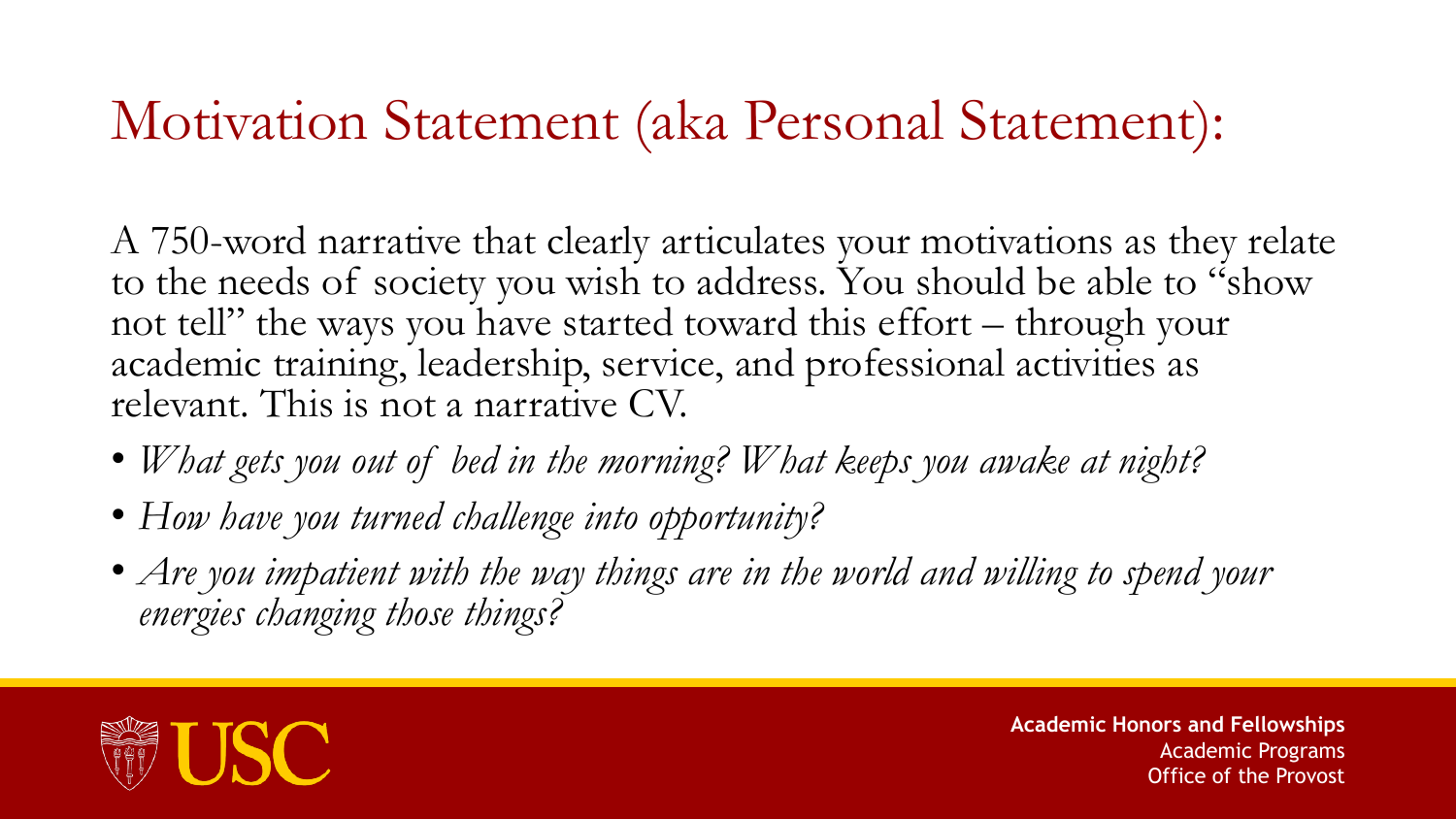### **Short essays:**

#### **1) Describe one specific example of leadership** (350 words max.)

As it relates to your specific example, we want to see the following:

- **Delivery of results:** can you actually tell us what has changed as you became involved in something?
- **Strength of purpose:** can you show us that you took something from start to finish? Can you demonstrate that your leadership connects to your overall sense of purpose and plans for the future? Does it reinforce your broader commitments and the career you want to undertake (illustrates potential for future leadership in your field).
- **Creativity and problem solving:** can you come at a problem or issues from a different angle or approach? And, can you show us why this approach was necessary? What have you changed?
- **Self-awareness**: how are your leadership styles different? How have you evolved as a leader? How does this impact others, enable others? How does this enable you to convince others to come along with you?

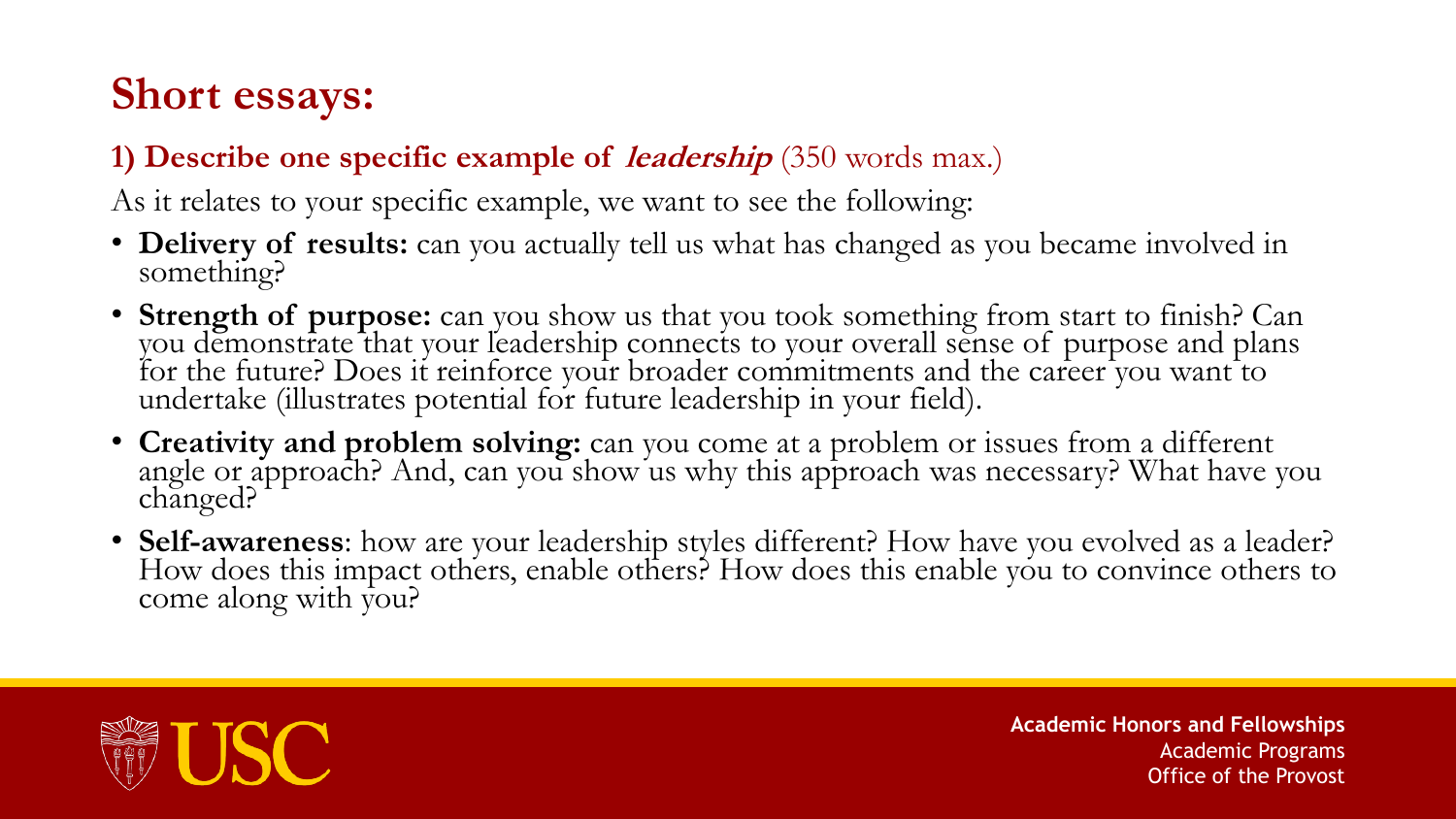### 2**) Describe a recent, particularly satisfying public service activity.** (350 words)

Or, if you have focused your efforts on research, please describe a particularly satisfying broader impact experience you have had (either in your research or in public science education, tutoring, etc.).

*Broad definition of public service – how have you served others?*

#### **3) Ambassadorial Potential** (350 words):

Candidates should discuss how work in their field of study (including their own research) can enhance the USA-UK and/or Ireland relationship. They should further explain what they might do to contribute to improved relations in this area now and following the scholarship.

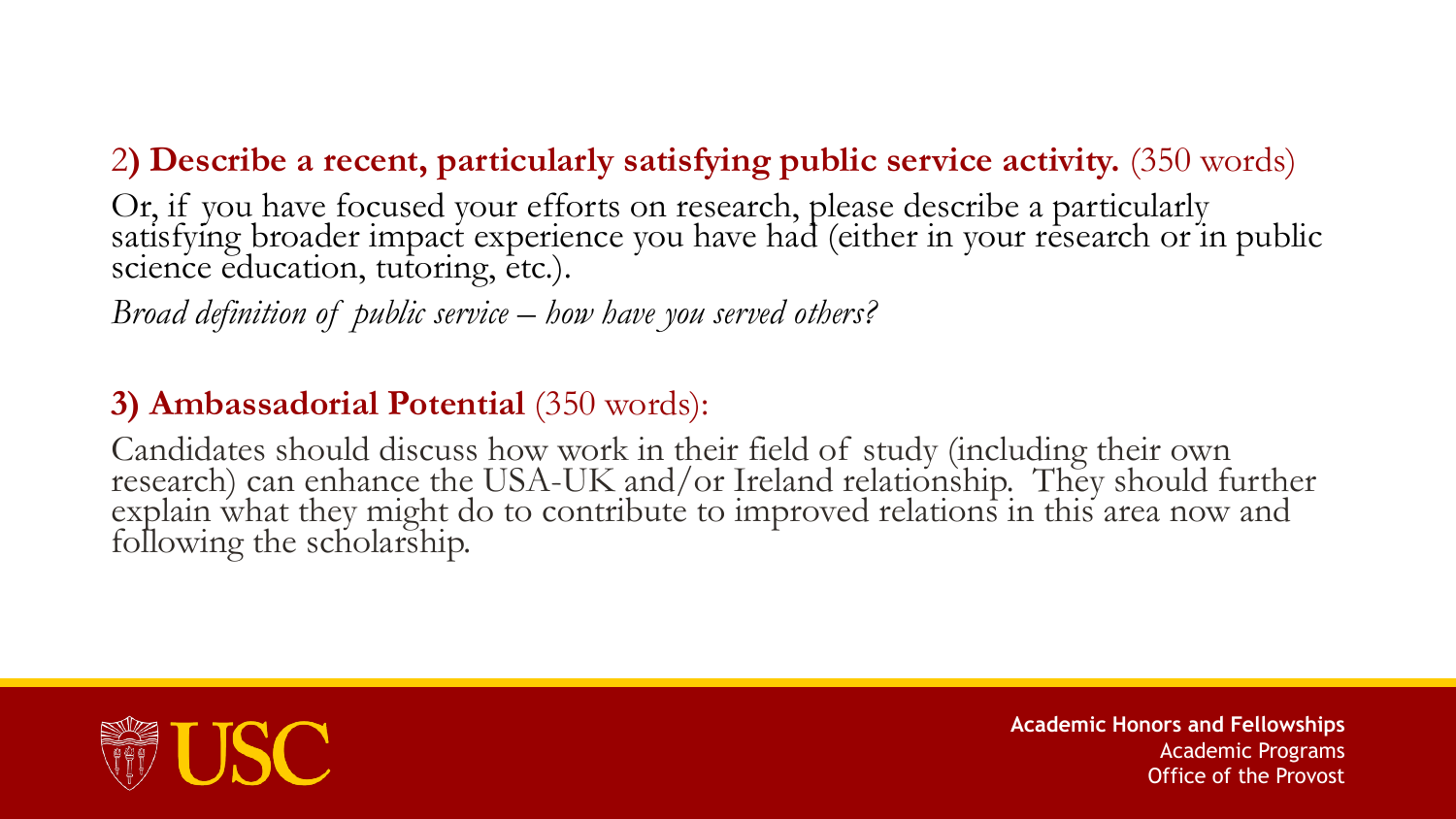**4) List the 3 most significant courses you have taken in preparation for your proposed graduate study and future career**. (150 words max.)

*Are you academically prepared for graduate study and your proposed career?*

**5) Describe the top-choice graduate program in the UK, Ireland or at Oxford, if you receive a Marshall, Mitchell or Rhodes scholarship.** (250 words max.)

*Do you have a case for your chosen program and why you need to be in either the UK or Ireland?*

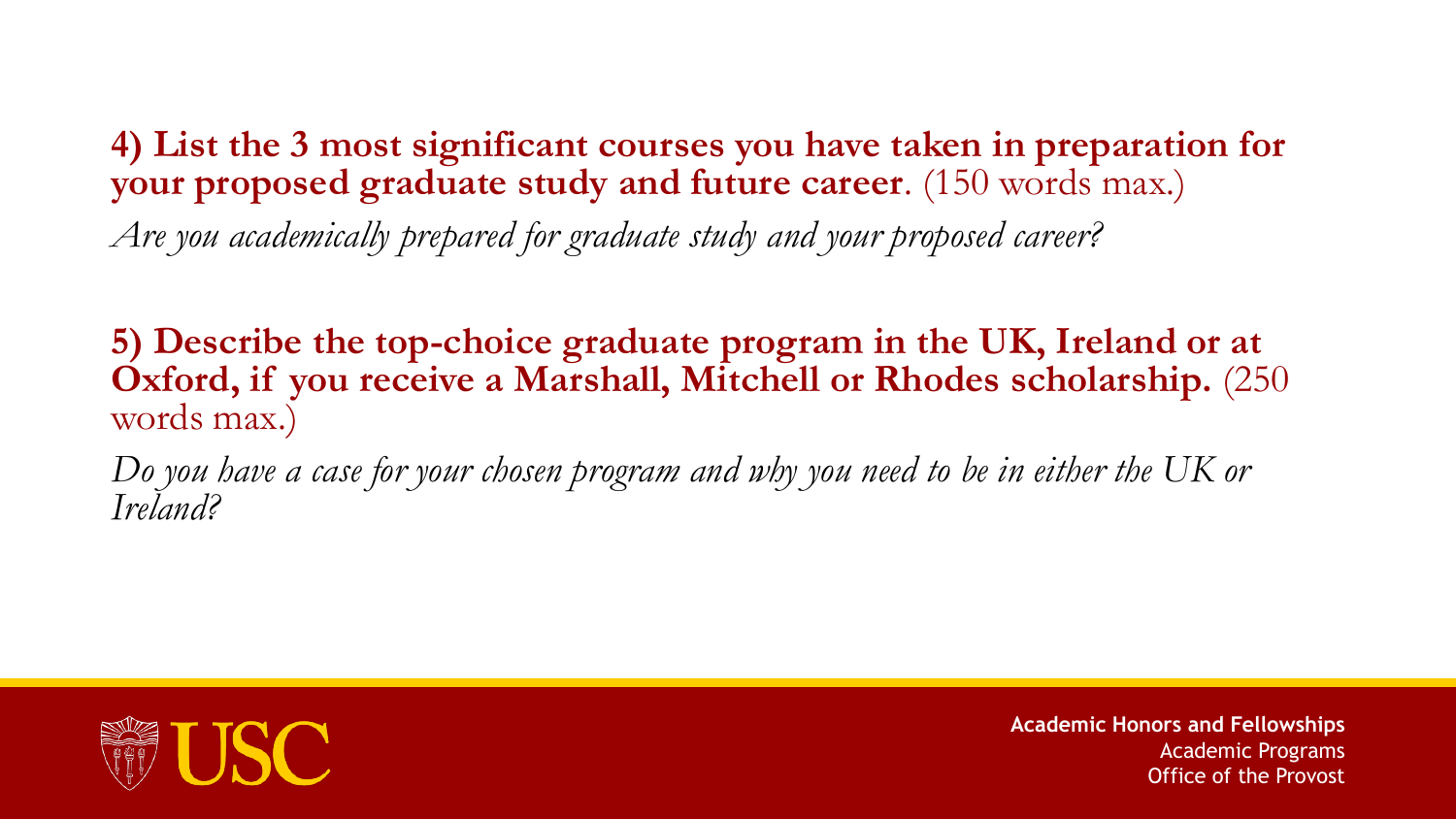**6) Describe the problem or needs of society (domestic or global) you want to address once you have finished your formal graduate training.** (350 words max)

*What hurts you about the world and why? What you going to end?*

**7) What do you hope to do and what position/role do you hope to have upon completing your studies in the UK or Ireland?** (**3-5 year post-scholarship plan;** 150 words max.)

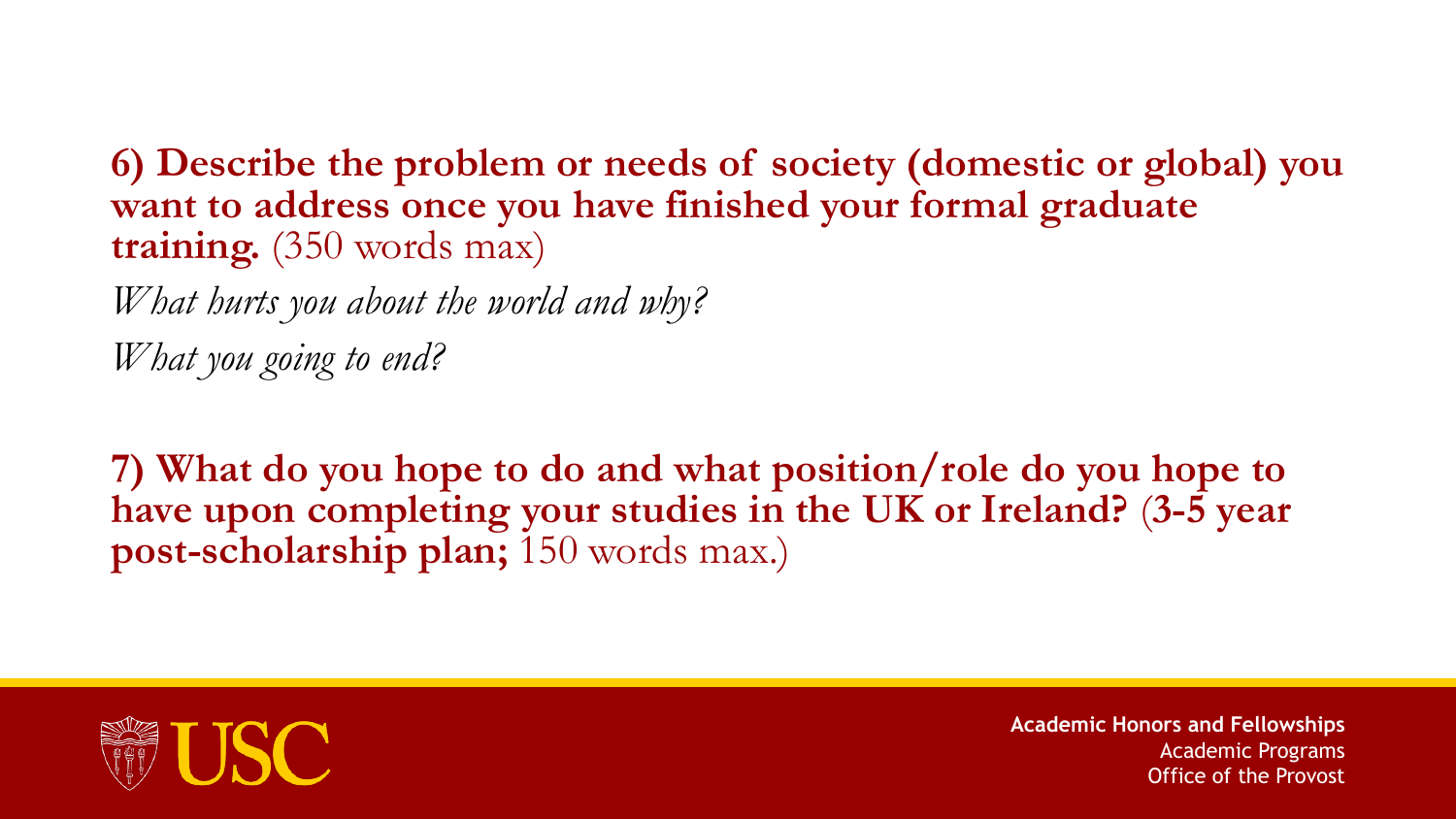### **8) What do you hope to do and what position/role do you hope to have 7-10 years later?** (150 words max)

*Do you have a specific vision and plan for your future? How areyou going to fight the world's fight? What are you going to end?*

**9) Additional information** (350 words max) Is there anything you would like the committee to know that is not any where else in your application?

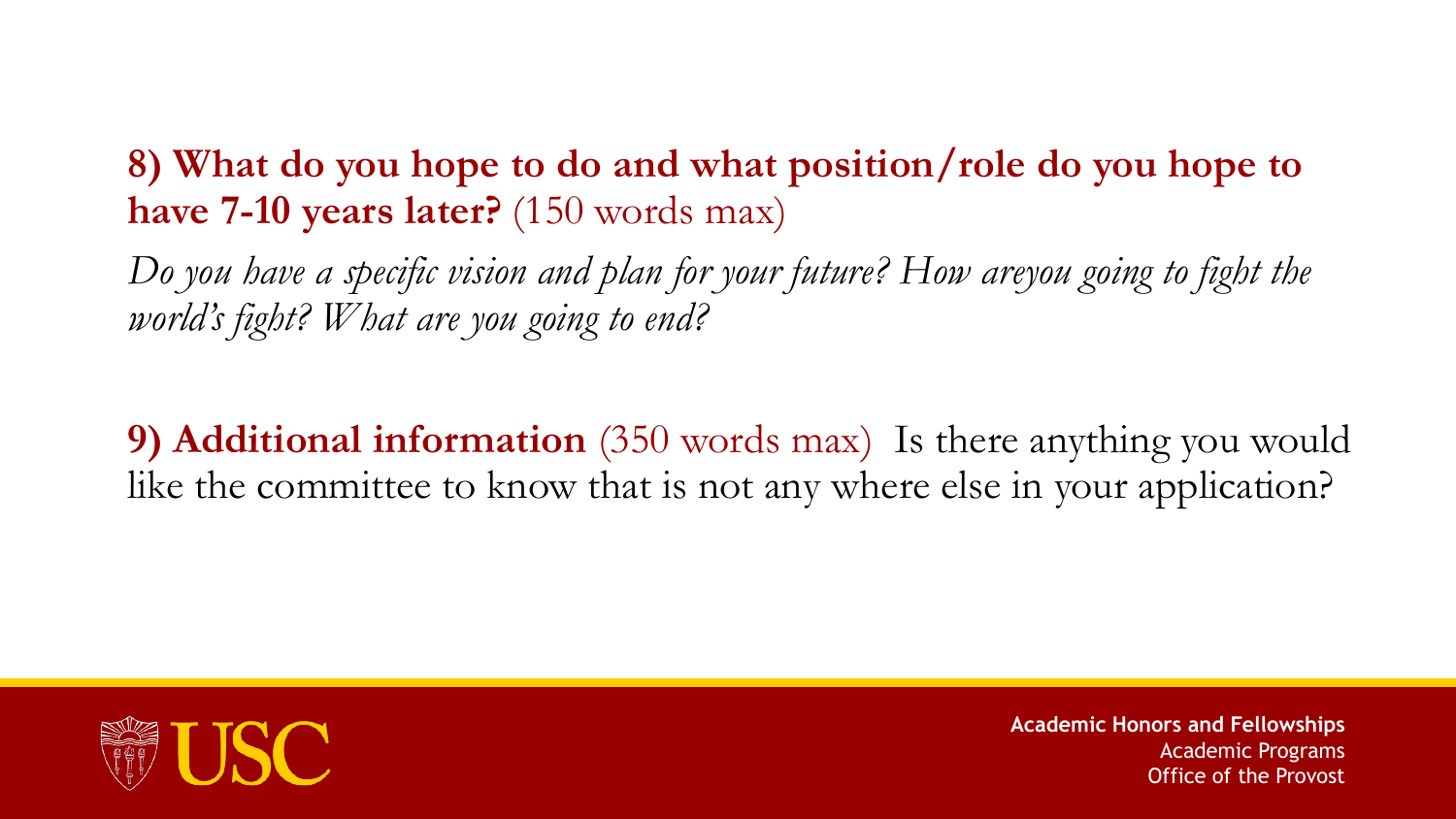## Campus Endorsement Process

- **June 1, 2021:** Campus Endorsement Deadline
- **Mid-June:** Campus Committee Review (may include invitation to interview)
- **July-August:** Endorsed Candidates work closely with AHF and faculty mentors on refining materials
- **Early September:** Campus Feedback Meeting with Faculty Committee
- **Late September/Early October:** Scholarship National Deadlines

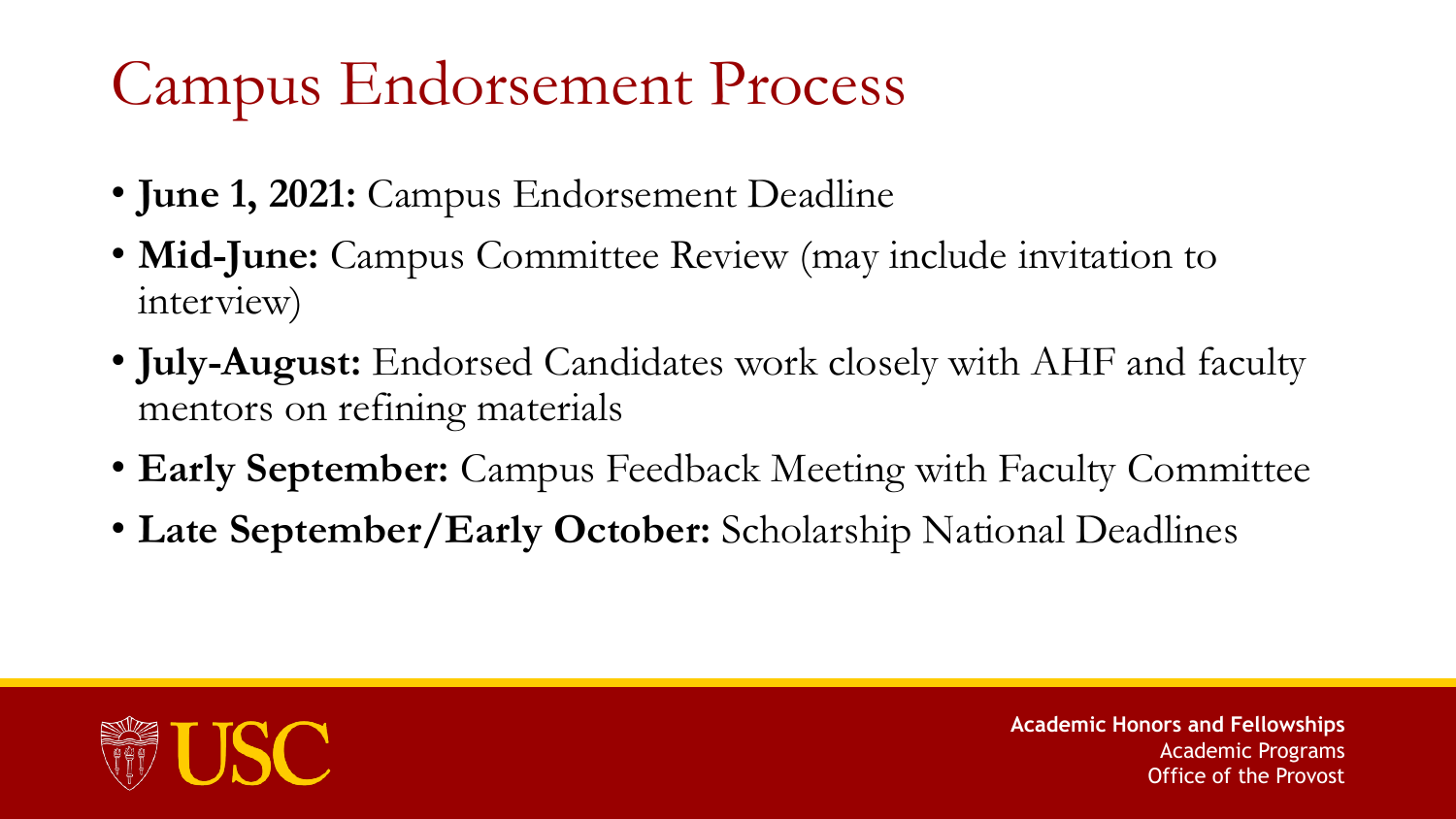## Reality Check

- If endorsed, we will expect you to make these applications *among your highest priorities*  over the summer. You can be stripped of your nomination at any point.
- It will not be easy, but we believe the self-reflection, writing, and communication skills gained are (so) worthwhile and will contribute to other efforts (other fellowships, graduate school applications, etc.)

#### *What you can expect from AHF*

- We will be with you through the entire process –supporting your writing and helping you to communicate your ideas as best you can.
- A thoughtful letter of endorsement will be written on your behalf and submitted to the national scholarship review committee

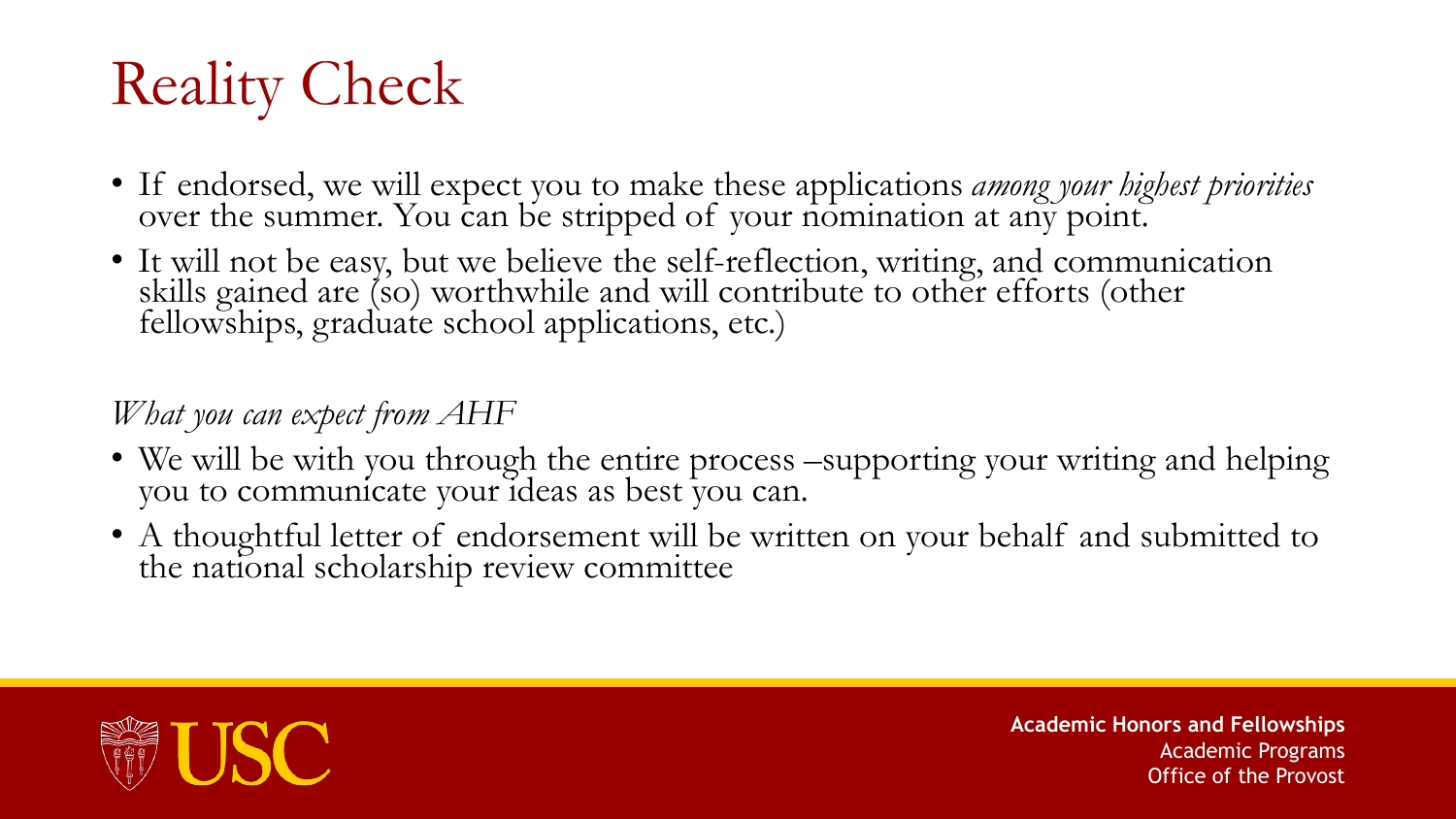## Next Steps

Attend our next information session featuring: **USC Marshall Scholar Jamie Kwong & Professor Tamara Black of the Writing Program**  Wednesday, April 28 from 10:00-11:00am PST

If you haven't started already…

- Begin to think about who will write your letters of recommendation
- Start researching your ideal programs
- Mark **June 1, 2021** on your calendar



**Jamie Kwong '18**, BA International Relations & Masters in Public Diplomacy

2018-2021 Marshall Scholar

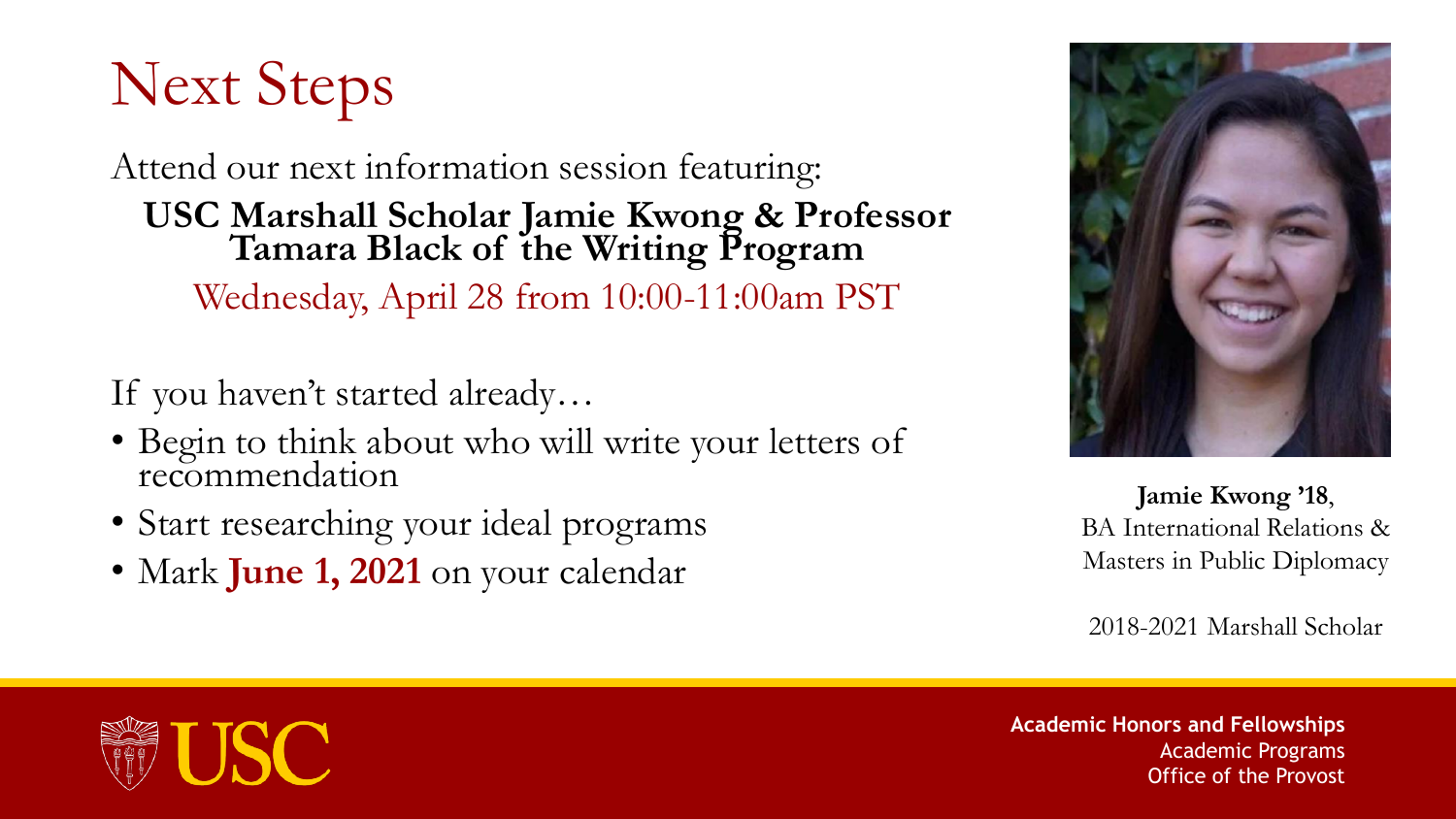## Other British Fellowships to consider…

**Fulbright U.S. Student Program** (UK graduate study or research awards) <https://ahf.usc.edu/fellowships/fulbright/> **Churchill** (Cambridge; STEM only) <https://ahf.usc.edu/fellowships/churchill/> **Gates-Cambridge** (Cambridge) <https://www.gatescambridge.org/> **Ertegun** (Oxford; Humanities only) <https://www.ertegun.ox.ac.uk/scholarships>